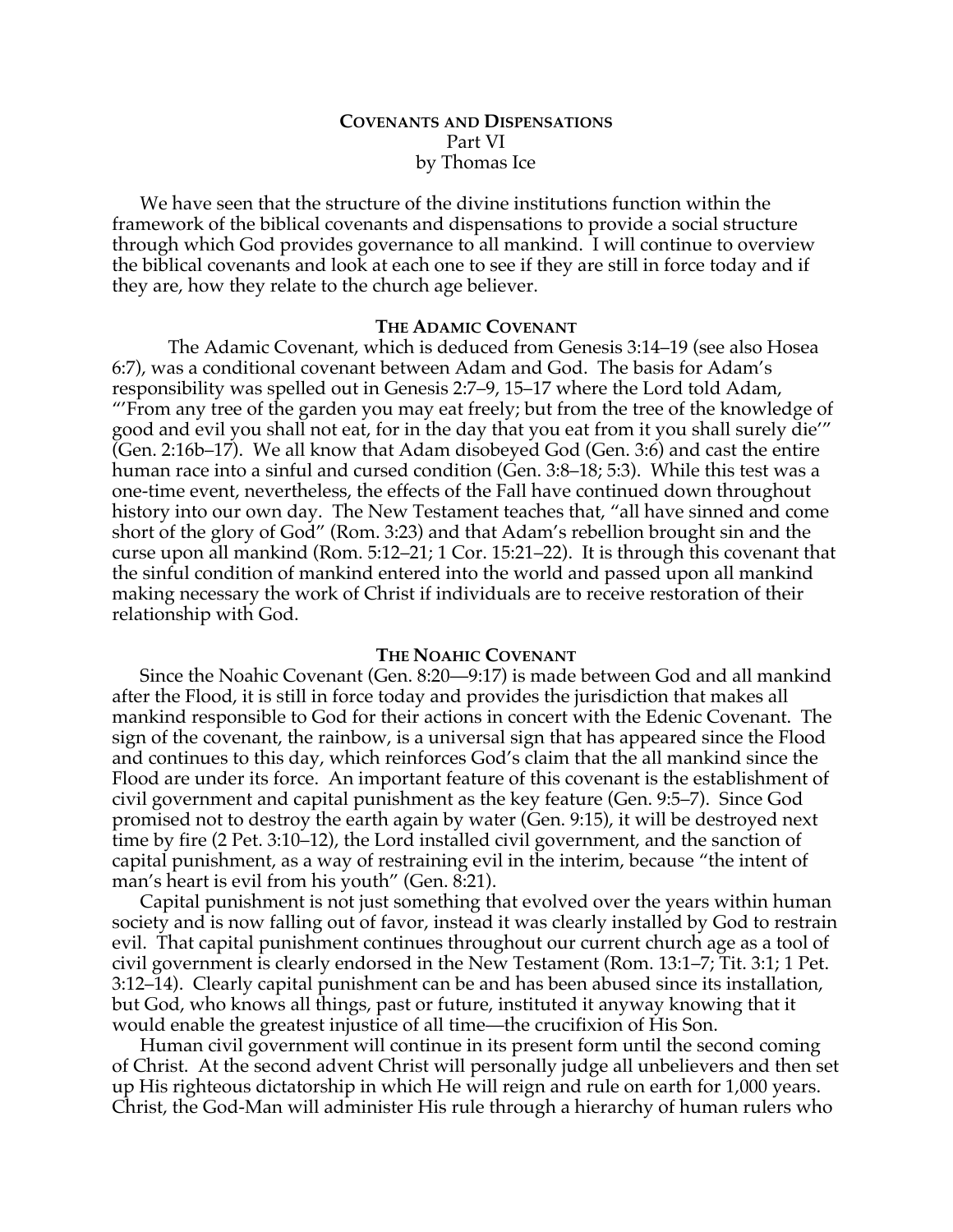will function as vice-regents. For example, David will rule over Israel (Jer. 30:9; Ezk. 34:23–24; 37:24–25; Hosea 3:5).

### **THE ABRAHAMIC COVENANT**

The Abrahamic Covenant (Gen. 12:1–3, 7–9; 13:14–18; 15:1–18; 17:1–27; 22:15–19; 26:2–6, 24–25; 27:28–29, 38–40; 28:1–4, 10–22; 31:3, 11–13; 32:22–32; 35:9–15; 48:3–4, 10–20; 49:1–28; 50:23–25) is an important covenant established by God with Abram through which He works to rebuild what mankind lost in the Fall. Therefore, it could be called a redemptive covenant. We saw that this covenant contains promises made specifically to Abraham, Israel, the seed (including Christ), and some promises are for Gentiles. This is why virtually all aspects of this covenant continue into the present church age and will also carry on into the millennium.

Church age believers are called the spiritual seed of Abraham (Rom. 9:7–8, 24; 15:27; Gal. 3:9, 16, 29) since our salvation is the fulfillment of some of the promises made to Abraham and his descendants, as fulfilled through Christ in Whom we have believed. Further, the promises made in the Abrahamic covenant to Israel have not been abandoned by God (Rom. 11:1–2, 29) and will be fulfilled to the Jewish nation during the millennium. Thus, many of the promises of the Abrahamic Covenant continue into our day including the land promises for the Jews and God's promise to bless those who bless Israel (Gen. 12:1–3).

#### **THE MOSAIC COVENANT**

The Mosaic Covenant (Exodus 20—23; Deuteronomy) was given exclusively and only to the nation of Israel (Ex. 34:27; 20:2; Deut. 4:1, 6–8, 13, 20, 34, 37, 44; 7:6–8; 10:12–15; 26:16–19; 1 Kings 8:9; Psa. 147:19-20) and was fulfilled through the ministry of Jesus Christ during His first advent (Matt. 5:17; Eph. 2:13–16). This covenant was given to separate Israel from the rest of the nations and as a constitution to instruct them how to live holy lives unto the Lord. When Christ came He fulfilled the Law and thus, broke down the barrier between Jew and Gentile, in Christ (Eph. 2:13–16). The Law was designed to govern every aspect of Israel's life: the spiritual, moral, social, religious and civil aspects. The commandments were a "ministry of condemnation" and "of death" (2 Cor. 3:7-9). The New Testament teaches that the Mosaic Law has been done away with by Christ (Rom. 6:14–15; 7:1–6; 1 Cor. 9:20–21; 2 Cor. 3:7–11; Gal. 4:1–7; 5:18; Eph. 2:13–16; Heb. 8:6–7, 13; 10:9). The Church Age believer is not in any way, shape, or form under the obligations of the Mosaic Law, but under the unconditional the Law of Christ and the Spirit (Rom. 3:21-27; 6:14-15; Gal. 2:16; 3:10, 16-18, 24-26; 4:21-31; Heb. 10:11-17).

Practicing Jews since the time of their national rejection of Christ continue to live under the Mosaic Law as best they can since they obviously do not believe that Jesus has fulfilled the Law. However, continued Jewish observance of the Law is not sanctioned by God because Jesus is in reality the Messiah and one day the nation will accept His Messiahship. Nevertheless, this explains why a portion of Israel attempts to observe the Mosaic Law the best they can in our own day. Also, the prophecies woven throughout the Mosaic Law that have not yet been fulfilled are still valid for today and will be fulfilled either in the tribulation or the millennium.

## **THE DAVIDIC COVENANT**

The Davidic Covenant (2 Sam. 7:4-17) is the foundation upon which the future millennial reign of Christ is grounded. It promises to David the following: 1) posterity